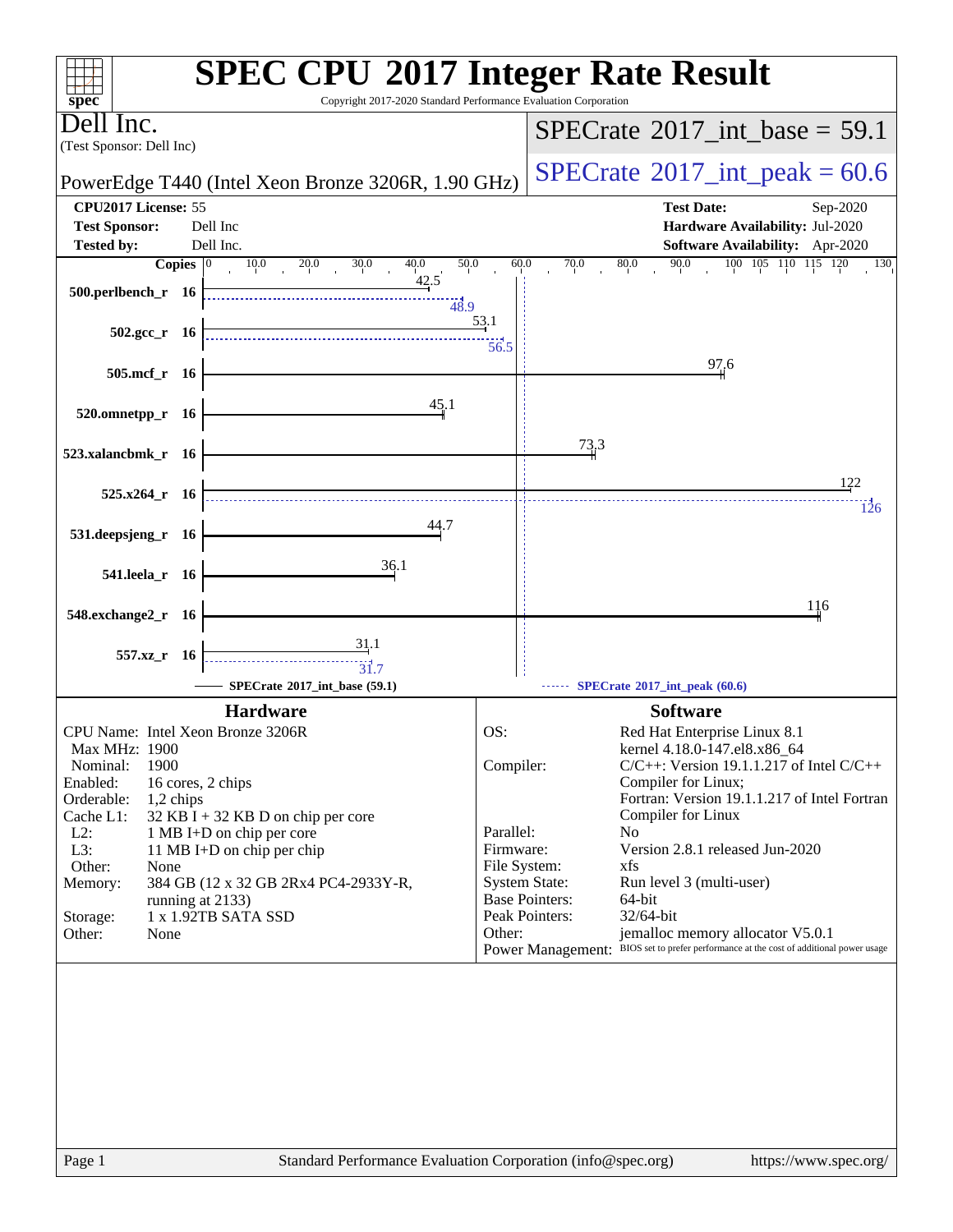Copyright 2017-2020 Standard Performance Evaluation Corporation

Dell Inc.

(Test Sponsor: Dell Inc)

### [SPECrate](http://www.spec.org/auto/cpu2017/Docs/result-fields.html#SPECrate2017intbase)®2017 int\_base = 59.1

PowerEdge T440 (Intel Xeon Bronze 3206R, 1.90 GHz)  $\left|$  [SPECrate](http://www.spec.org/auto/cpu2017/Docs/result-fields.html#SPECrate2017intpeak)®[2017\\_int\\_peak =](http://www.spec.org/auto/cpu2017/Docs/result-fields.html#SPECrate2017intpeak) 60.6

**[CPU2017 License:](http://www.spec.org/auto/cpu2017/Docs/result-fields.html#CPU2017License)** 55 **[Test Date:](http://www.spec.org/auto/cpu2017/Docs/result-fields.html#TestDate)** Sep-2020 **[Test Sponsor:](http://www.spec.org/auto/cpu2017/Docs/result-fields.html#TestSponsor)** Dell Inc **[Hardware Availability:](http://www.spec.org/auto/cpu2017/Docs/result-fields.html#HardwareAvailability)** Jul-2020 **[Tested by:](http://www.spec.org/auto/cpu2017/Docs/result-fields.html#Testedby)** Dell Inc. **[Software Availability:](http://www.spec.org/auto/cpu2017/Docs/result-fields.html#SoftwareAvailability)** Apr-2020

#### **[Results Table](http://www.spec.org/auto/cpu2017/Docs/result-fields.html#ResultsTable)**

|                                   |               |                |            | <b>Base</b>    |       |                |       | <b>Peak</b>   |                |              |                |              |                |              |
|-----------------------------------|---------------|----------------|------------|----------------|-------|----------------|-------|---------------|----------------|--------------|----------------|--------------|----------------|--------------|
| <b>Benchmark</b>                  | <b>Copies</b> | <b>Seconds</b> | Ratio      | <b>Seconds</b> | Ratio | <b>Seconds</b> | Ratio | <b>Copies</b> | <b>Seconds</b> | <b>Ratio</b> | <b>Seconds</b> | <b>Ratio</b> | <b>Seconds</b> | <b>Ratio</b> |
| $500.$ perlbench_r                | 16            | 600            | 42.5       | 599            | 42.5  |                |       | 16            | 521            | 48.9         | 521            | <u>48.9</u>  |                |              |
| $502.\text{gcc}$ <sub>r</sub>     | 16            | 426            | 53.1       | 425            | 53.3  |                |       | 16            | 401            | 56.5         | 401            | 56.5         |                |              |
| $505$ .mcf r                      | 16            | 265            | 97.6       | 263            | 98.1  |                |       | 16            | 265            | 97.6         | 263            | 98.1         |                |              |
| 520.omnetpp_r                     | 16            | 465            | 45.1       | 462            | 45.4  |                |       | 16            | 465            | 45.1         | 462            | 45.4         |                |              |
| 523.xalancbmk r                   | 16            | 229            | 73.9       | 230            | 73.3  |                |       | 16            | 229            | 73.9         | 230            | 73.3         |                |              |
| 525.x264 r                        | 16            | 229            | 122        | 230            | 122   |                |       | 16            | 223            | <b>126</b>   | 222            | 126          |                |              |
| 531.deepsjeng_r                   | 16            | 410            | 44.7       | 410            | 44.7  |                |       | 16            | 410            | 44.7         | 410            | 44.7         |                |              |
| 541.leela r                       | 16            | 735            | 36.1       | 734            | 36.1  |                |       | 16            | 735            | 36.1         | 734            | 36.1         |                |              |
| 548.exchange2_r                   | 16            | 362            | <u>116</u> | 360            | 116   |                |       | 16            | 362            | <u>116</u>   | 360            | 116          |                |              |
| 557.xz r                          | 16            | 555            | 31.1       | 556            | 31.1  |                |       | 16            | 545            | 31.7         | 544            | 31.7         |                |              |
| $SPECrate^{\circ}2017$ int base = |               |                | 59.1       |                |       |                |       |               |                |              |                |              |                |              |
| $SPECrate^{\circ}2017$ int peak = |               |                | 60.6       |                |       |                |       |               |                |              |                |              |                |              |

Results appear in the [order in which they were run.](http://www.spec.org/auto/cpu2017/Docs/result-fields.html#RunOrder) Bold underlined text [indicates a median measurement.](http://www.spec.org/auto/cpu2017/Docs/result-fields.html#Median)

#### **[Compiler Notes](http://www.spec.org/auto/cpu2017/Docs/result-fields.html#CompilerNotes)**

The inconsistent Compiler version information under Compiler Version section is due to a discrepancy in Intel Compiler. The correct version of C/C++ compiler is: Version 19.1.1.217 Build 20200306 Compiler for Linux The correct version of Fortran compiler is: Version 19.1.1.217 Build 20200306 Compiler for Linux

#### **[Submit Notes](http://www.spec.org/auto/cpu2017/Docs/result-fields.html#SubmitNotes)**

The config file option 'submit' was used.

#### **[Operating System Notes](http://www.spec.org/auto/cpu2017/Docs/result-fields.html#OperatingSystemNotes)**

Stack size set to unlimited using "ulimit -s unlimited"

#### **[Environment Variables Notes](http://www.spec.org/auto/cpu2017/Docs/result-fields.html#EnvironmentVariablesNotes)**

```
Environment variables set by runcpu before the start of the run:
LD_LIBRARY_PATH =
      "/home/cpu2017/lib/intel64:/home/cpu2017/lib/ia32:/home/cpu2017/je5.0.1-
      32"
MALLOC_CONF = "retain:true"
```
#### **[General Notes](http://www.spec.org/auto/cpu2017/Docs/result-fields.html#GeneralNotes)**

 Binaries compiled on a system with 1x Intel Core i9-7980XE CPU + 64GB RAM memory using Redhat Enterprise Linux 8.0

#### **(Continued on next page)**

Page 2 Standard Performance Evaluation Corporation [\(info@spec.org\)](mailto:info@spec.org) <https://www.spec.org/>

#### $\pm\pm\prime$ **[spec](http://www.spec.org/)**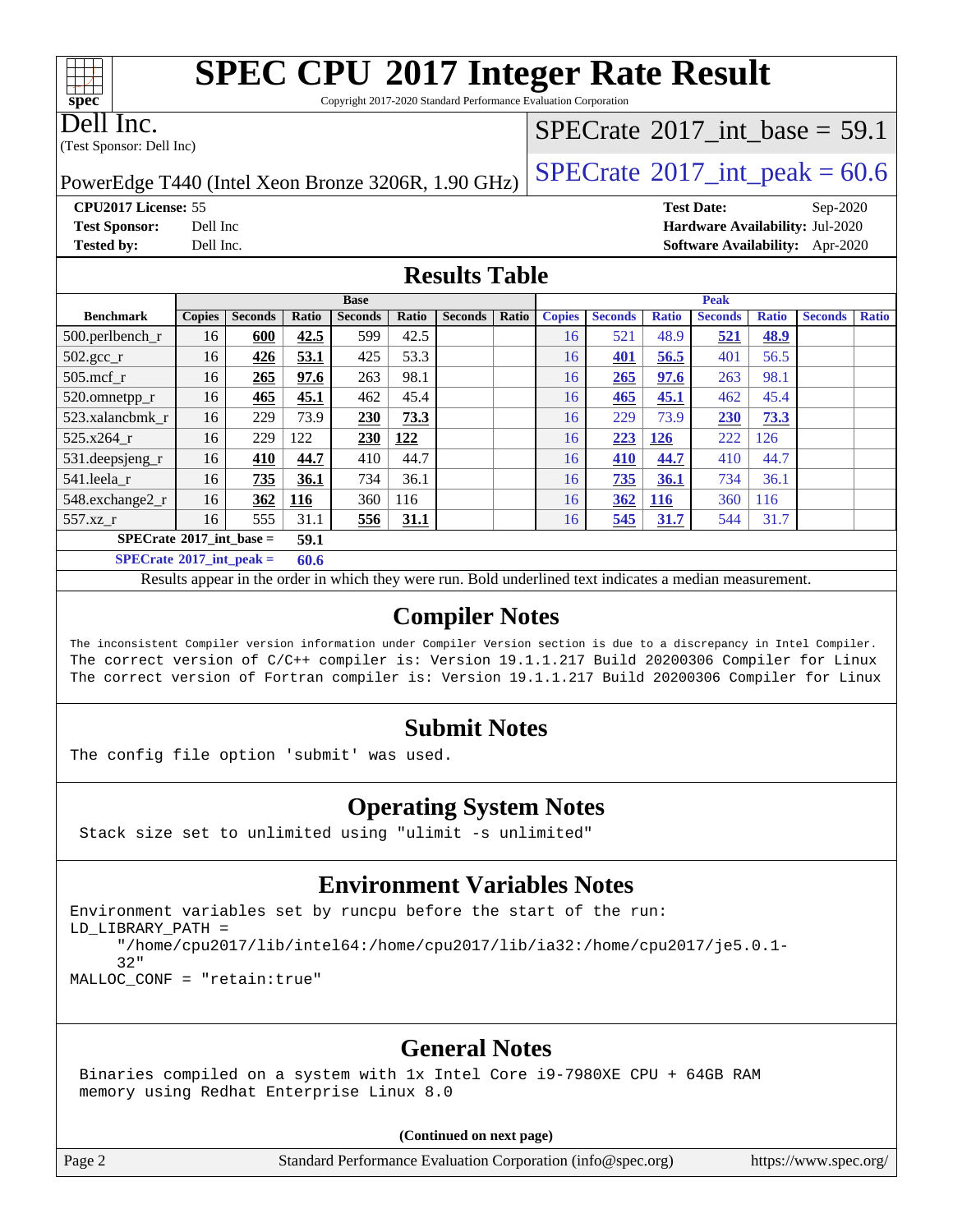Copyright 2017-2020 Standard Performance Evaluation Corporation

(Test Sponsor: Dell Inc) Dell Inc.

**[spec](http://www.spec.org/)**

 $+\ +$ 

[SPECrate](http://www.spec.org/auto/cpu2017/Docs/result-fields.html#SPECrate2017intbase)<sup>®</sup>2017 int\_base = 59.1

**[Tested by:](http://www.spec.org/auto/cpu2017/Docs/result-fields.html#Testedby)** Dell Inc. **[Software Availability:](http://www.spec.org/auto/cpu2017/Docs/result-fields.html#SoftwareAvailability)** Apr-2020

PowerEdge T440 (Intel Xeon Bronze 3206R, 1.90 GHz)  $\left|$  [SPECrate](http://www.spec.org/auto/cpu2017/Docs/result-fields.html#SPECrate2017intpeak)®[2017\\_int\\_peak =](http://www.spec.org/auto/cpu2017/Docs/result-fields.html#SPECrate2017intpeak) 60.6

**[CPU2017 License:](http://www.spec.org/auto/cpu2017/Docs/result-fields.html#CPU2017License)** 55 **[Test Date:](http://www.spec.org/auto/cpu2017/Docs/result-fields.html#TestDate)** Sep-2020 **[Test Sponsor:](http://www.spec.org/auto/cpu2017/Docs/result-fields.html#TestSponsor)** Dell Inc **[Hardware Availability:](http://www.spec.org/auto/cpu2017/Docs/result-fields.html#HardwareAvailability)** Jul-2020

#### **[General Notes \(Continued\)](http://www.spec.org/auto/cpu2017/Docs/result-fields.html#GeneralNotes)**

| Ocheral Poles (Continueu)                                                                                                                                                                                                                                                                                                                                                                                                                                                                                                                                                                                                                                                                                                                                                                                                                                             |  |
|-----------------------------------------------------------------------------------------------------------------------------------------------------------------------------------------------------------------------------------------------------------------------------------------------------------------------------------------------------------------------------------------------------------------------------------------------------------------------------------------------------------------------------------------------------------------------------------------------------------------------------------------------------------------------------------------------------------------------------------------------------------------------------------------------------------------------------------------------------------------------|--|
| NA: The test sponsor attests, as of date of publication, that CVE-2017-5754 (Meltdown)<br>is mitigated in the system as tested and documented.<br>Yes: The test sponsor attests, as of date of publication, that CVE-2017-5753 (Spectre variant 1)<br>is mitigated in the system as tested and documented.<br>Yes: The test sponsor attests, as of date of publication, that CVE-2017-5715 (Spectre variant 2)<br>is mitigated in the system as tested and documented.<br>Transparent Huge Pages enabled by default<br>Prior to runcpu invocation<br>Filesystem page cache synced and cleared with:<br>sync: echo 3> /proc/sys/vm/drop_caches<br>jemalloc, a general purpose malloc implementation<br>built with the RedHat Enterprise 7.5, and the system compiler gcc 4.8.5<br>sources available from jemalloc.net or https://github.com/jemalloc/jemalloc/releases |  |
| <b>Platform Notes</b>                                                                                                                                                                                                                                                                                                                                                                                                                                                                                                                                                                                                                                                                                                                                                                                                                                                 |  |
| BIOS settings:<br>Virtualization Technology disabled<br>System Profile set to Custom<br>CPU Performance set to Maximum Performance<br>C States set to Autonomous<br>C1E disabled<br>Uncore Frequency set to Dynamic<br>Energy Efficiency Policy set to Performance<br>Memory Patrol Scrub set to standard<br>CPU Interconnect Bus Link Power Management disabled<br>PCI ASPM L1 Link Power Management disabled<br>UPI Prefetch disabled<br>LLC Prefetch disabled<br>Dead Line LLC Alloc enabled<br>Directory AtoS disabled                                                                                                                                                                                                                                                                                                                                            |  |
| Sysinfo program /home/cpu2017/bin/sysinfo<br>Rev: r6365 of 2019-08-21 295195f888a3d7edble6e46a485a0011<br>running on localhost.localdomain Wed Sep 16 13:44:37 2020                                                                                                                                                                                                                                                                                                                                                                                                                                                                                                                                                                                                                                                                                                   |  |
| SUT (System Under Test) info as seen by some common utilities.<br>For more information on this section, see<br>https://www.spec.org/cpu2017/Docs/config.html#sysinfo                                                                                                                                                                                                                                                                                                                                                                                                                                                                                                                                                                                                                                                                                                  |  |
| From /proc/cpuinfo<br>model name: $Intel(R)$ Xeon(R) Bronze 3206R CPU @ 1.90GHz<br>"physical id"s (chips)<br>2<br>16 "processors"                                                                                                                                                                                                                                                                                                                                                                                                                                                                                                                                                                                                                                                                                                                                     |  |

 cores, siblings (Caution: counting these is hw and system dependent. The following excerpts from /proc/cpuinfo might not be reliable. Use with caution.)

**(Continued on next page)**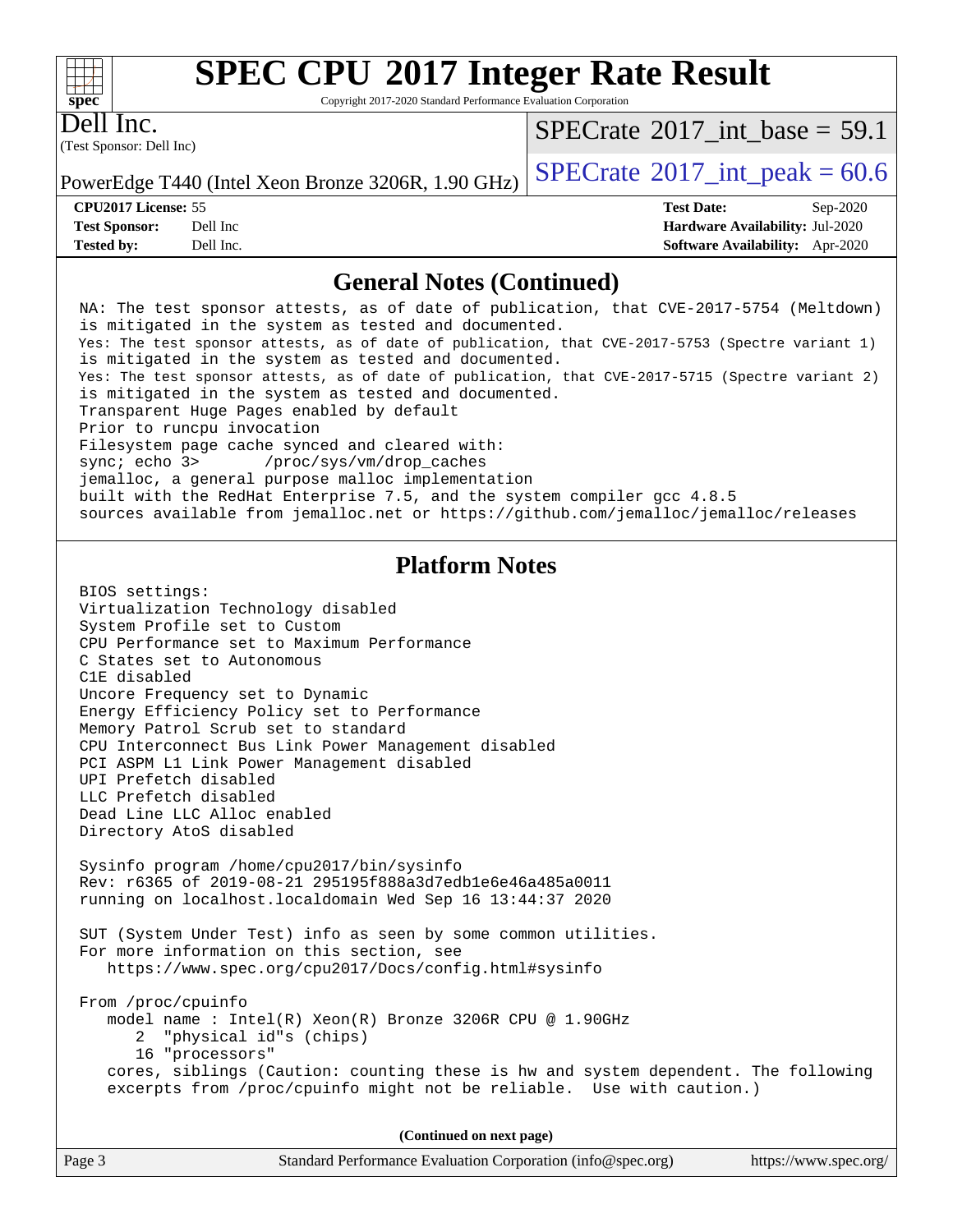| <b>SPEC CPU®2017 Integer Rate Result</b><br>Copyright 2017-2020 Standard Performance Evaluation Corporation<br>$spec^*$                                                    |                                                               |
|----------------------------------------------------------------------------------------------------------------------------------------------------------------------------|---------------------------------------------------------------|
| Dell Inc.<br>(Test Sponsor: Dell Inc)                                                                                                                                      | $SPECTate$ <sup>®</sup> 2017_int_base = 59.1                  |
| PowerEdge T440 (Intel Xeon Bronze 3206R, 1.90 GHz)                                                                                                                         | $SPECTate^{\circ}2017\_int\_peak = 60.6$                      |
| CPU2017 License: 55                                                                                                                                                        | <b>Test Date:</b><br>Sep-2020                                 |
| <b>Test Sponsor:</b><br>Dell Inc                                                                                                                                           | Hardware Availability: Jul-2020                               |
| Dell Inc.<br><b>Tested by:</b>                                                                                                                                             | <b>Software Availability:</b> Apr-2020                        |
| <b>Platform Notes (Continued)</b>                                                                                                                                          |                                                               |
| cpu cores : 8                                                                                                                                                              |                                                               |
| siblings : 8<br>physical 0: cores 0 1 2 3 4 5 6 7                                                                                                                          |                                                               |
| physical 1: cores 0 1 2 3 4 5 6 7                                                                                                                                          |                                                               |
| From lscpu:                                                                                                                                                                |                                                               |
| Architecture:<br>x86 64                                                                                                                                                    |                                                               |
| $32$ -bit, $64$ -bit<br>$CPU$ op-mode( $s$ ):<br>Byte Order:<br>Little Endian                                                                                              |                                                               |
| CPU(s):<br>16                                                                                                                                                              |                                                               |
| On-line CPU(s) list: $0-15$                                                                                                                                                |                                                               |
| Thread(s) per core:<br>1<br>$Core(s)$ per socket:<br>8                                                                                                                     |                                                               |
| 2<br>Socket(s):                                                                                                                                                            |                                                               |
| 2<br>NUMA $node(s):$                                                                                                                                                       |                                                               |
| Vendor ID:<br>GenuineIntel<br>CPU family:<br>6                                                                                                                             |                                                               |
| Model:<br>85                                                                                                                                                               |                                                               |
| Model name:                                                                                                                                                                | $Intel(R) Xeon(R) Bronze 3206R CPU @ 1.90GHz$                 |
| 7<br>Stepping:<br>CPU MHz:<br>1888.550                                                                                                                                     |                                                               |
| 1900.0000<br>$CPU$ max $MHz$ :                                                                                                                                             |                                                               |
| CPU min MHz:<br>1000.0000                                                                                                                                                  |                                                               |
| BogoMIPS:<br>3800.00                                                                                                                                                       |                                                               |
| Virtualization:<br>$VT - x$<br>Lld cache:<br>32K                                                                                                                           |                                                               |
| Lli cache:<br>32K                                                                                                                                                          |                                                               |
| $L2$ cache:<br>1024K                                                                                                                                                       |                                                               |
| L3 cache:<br>11264K<br>NUMA node0 CPU(s):<br>0, 2, 4, 6, 8, 10, 12, 14                                                                                                     |                                                               |
| NUMA $node1$ $CPU(s):$<br>1, 3, 5, 7, 9, 11, 13, 15                                                                                                                        |                                                               |
| Flags:                                                                                                                                                                     | fpu vme de pse tsc msr pae mce cx8 apic sep mtrr pge mca cmov |
| pat pse36 clflush dts acpi mmx fxsr sse sse2 ss ht tm pbe syscall nx pdpelgb rdtscp<br>lm constant_tsc art arch_perfmon pebs bts rep_good nopl xtopology nonstop_tsc cpuid |                                                               |
| aperfmperf pni pclmulqdq dtes64 monitor ds_cpl vmx smx est tm2 ssse3 sdbg fma cx16                                                                                         |                                                               |
| xtpr pdcm pcid dca sse4_1 sse4_2 x2apic movbe popcnt tsc_deadline_timer aes xsave                                                                                          |                                                               |
| avx f16c rdrand lahf_lm abm 3dnowprefetch cpuid_fault epb cat_13 cdp_13                                                                                                    |                                                               |
| invpcid_single intel_ppin ssbd mba ibrs ibpb stibp ibrs_enhanced tpr_shadow vnmi<br>flexpriority ept vpid fsgsbase tsc_adjust bmil hle avx2 smep bmi2 erms invpcid rtm     |                                                               |
| cqm mpx rdt_a avx512f avx512dq rdseed adx smap clflushopt clwb intel_pt avx512cd                                                                                           |                                                               |
| avx512bw avx512vl xsaveopt xsavec xgetbvl xsaves cqm_llc cqm_occup_llc cqm_mbm_total                                                                                       |                                                               |
| cqm_mbm_local dtherm arat pln pts pku ospke avx512_vnni md_clear flush_lld<br>arch_capabilities                                                                            |                                                               |
|                                                                                                                                                                            |                                                               |
| /proc/cpuinfo cache data<br>cache size : 11264 KB                                                                                                                          |                                                               |
|                                                                                                                                                                            |                                                               |
|                                                                                                                                                                            |                                                               |
| (Continued on next page)                                                                                                                                                   |                                                               |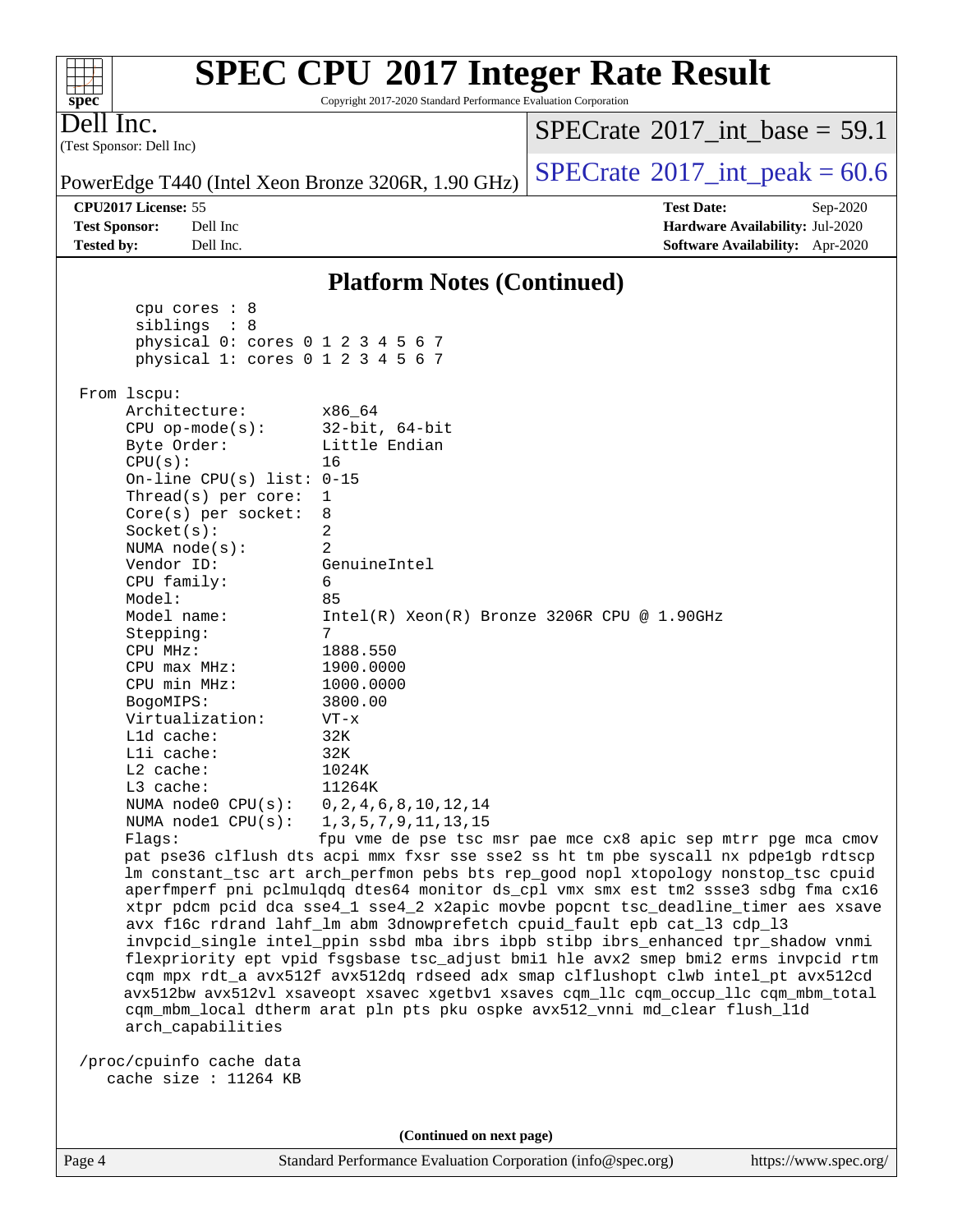Copyright 2017-2020 Standard Performance Evaluation Corporation

(Test Sponsor: Dell Inc) Dell Inc.

**[spec](http://www.spec.org/)**

 $+\ +$ 

[SPECrate](http://www.spec.org/auto/cpu2017/Docs/result-fields.html#SPECrate2017intbase)®2017 int\_base = 59.1

PowerEdge T440 (Intel Xeon Bronze 3206R, 1.90 GHz)  $\left|$  [SPECrate](http://www.spec.org/auto/cpu2017/Docs/result-fields.html#SPECrate2017intpeak)<sup>®</sup>[2017\\_int\\_peak =](http://www.spec.org/auto/cpu2017/Docs/result-fields.html#SPECrate2017intpeak) 60.6

**[CPU2017 License:](http://www.spec.org/auto/cpu2017/Docs/result-fields.html#CPU2017License)** 55 **[Test Date:](http://www.spec.org/auto/cpu2017/Docs/result-fields.html#TestDate)** Sep-2020 **[Test Sponsor:](http://www.spec.org/auto/cpu2017/Docs/result-fields.html#TestSponsor)** Dell Inc **[Hardware Availability:](http://www.spec.org/auto/cpu2017/Docs/result-fields.html#HardwareAvailability)** Jul-2020 **[Tested by:](http://www.spec.org/auto/cpu2017/Docs/result-fields.html#Testedby)** Dell Inc. **[Software Availability:](http://www.spec.org/auto/cpu2017/Docs/result-fields.html#SoftwareAvailability)** Apr-2020

#### **[Platform Notes \(Continued\)](http://www.spec.org/auto/cpu2017/Docs/result-fields.html#PlatformNotes)**

 From numactl --hardware WARNING: a numactl 'node' might or might not correspond to a physical chip. available: 2 nodes (0-1) node 0 cpus: 0 2 4 6 8 10 12 14 node 0 size: 192076 MB node 0 free: 191146 MB node 1 cpus: 1 3 5 7 9 11 13 15 node 1 size: 193508 MB node 1 free: 192813 MB node distances: node 0 1 0: 10 21 1: 21 10 From /proc/meminfo MemTotal: 394838340 kB HugePages\_Total: 0 Hugepagesize: 2048 kB From /etc/\*release\* /etc/\*version\* os-release: NAME="Red Hat Enterprise Linux" VERSION="8.1 (Ootpa)" ID="rhel" ID\_LIKE="fedora" VERSION\_ID="8.1" PLATFORM\_ID="platform:el8" PRETTY\_NAME="Red Hat Enterprise Linux 8.1 (Ootpa)" ANSI\_COLOR="0;31" redhat-release: Red Hat Enterprise Linux release 8.1 (Ootpa) system-release: Red Hat Enterprise Linux release 8.1 (Ootpa) system-release-cpe: cpe:/o:redhat:enterprise\_linux:8.1:ga uname -a: Linux localhost.localdomain 4.18.0-147.el8.x86\_64 #1 SMP Thu Sep 26 15:52:44 UTC 2019 x86\_64 x86\_64 x86\_64 GNU/Linux Kernel self-reported vulnerability status: CVE-2018-3620 (L1 Terminal Fault): Not affected Microarchitectural Data Sampling: Not affected CVE-2017-5754 (Meltdown): Not affected CVE-2018-3639 (Speculative Store Bypass): Mitigation: Speculative Store Bypass disabled via prctl and seccomp CVE-2017-5753 (Spectre variant 1): Mitigation: usercopy/swapgs barriers and \_\_user pointer sanitization CVE-2017-5715 (Spectre variant 2): Mitigation: Enhanced IBRS, IBPB: conditional, **(Continued on next page)**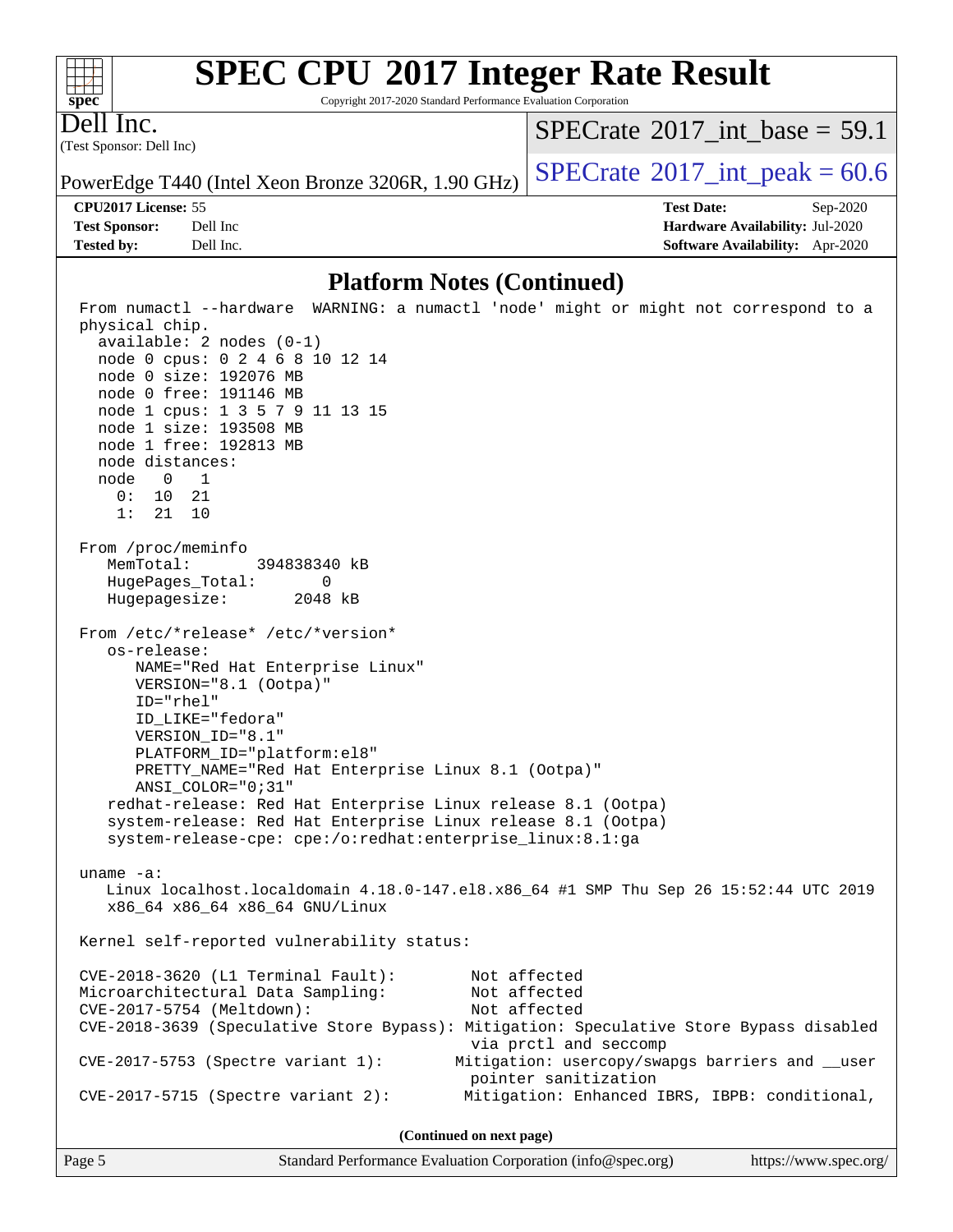Copyright 2017-2020 Standard Performance Evaluation Corporation

(Test Sponsor: Dell Inc) Dell Inc.

**[spec](http://www.spec.org/)**

 $+\hskip -1.5pt +\hskip -1.5pt +$ 

[SPECrate](http://www.spec.org/auto/cpu2017/Docs/result-fields.html#SPECrate2017intbase)®2017 int\_base = 59.1

PowerEdge T440 (Intel Xeon Bronze 3206R, 1.90 GHz)  $\left|$  [SPECrate](http://www.spec.org/auto/cpu2017/Docs/result-fields.html#SPECrate2017intpeak)<sup>®</sup>[2017\\_int\\_peak =](http://www.spec.org/auto/cpu2017/Docs/result-fields.html#SPECrate2017intpeak) 60.6

**[CPU2017 License:](http://www.spec.org/auto/cpu2017/Docs/result-fields.html#CPU2017License)** 55 **[Test Date:](http://www.spec.org/auto/cpu2017/Docs/result-fields.html#TestDate)** Sep-2020 **[Test Sponsor:](http://www.spec.org/auto/cpu2017/Docs/result-fields.html#TestSponsor)** Dell Inc **[Hardware Availability:](http://www.spec.org/auto/cpu2017/Docs/result-fields.html#HardwareAvailability)** Jul-2020 **[Tested by:](http://www.spec.org/auto/cpu2017/Docs/result-fields.html#Testedby)** Dell Inc. **[Software Availability:](http://www.spec.org/auto/cpu2017/Docs/result-fields.html#SoftwareAvailability)** Apr-2020

#### **[Platform Notes \(Continued\)](http://www.spec.org/auto/cpu2017/Docs/result-fields.html#PlatformNotes)**

RSB filling

run-level 3 Sep 16 13:43 last=5

 SPEC is set to: /home/cpu2017 Filesystem Type Size Used Avail Use% Mounted on /dev/mapper/rhel-home xfs 1.7T 28G 1.7T 2% /home

 From /sys/devices/virtual/dmi/id BIOS: Dell Inc. 2.8.1 06/30/2020 Vendor: Dell Inc. Product: PowerEdge T440 Product Family: PowerEdge Serial: FBLH613

 Additional information from dmidecode follows. WARNING: Use caution when you interpret this section. The 'dmidecode' program reads system data which is "intended to allow hardware to be accurately determined", but the intent may not be met, as there are frequent changes to hardware, firmware, and the "DMTF SMBIOS" standard. Memory:

 4x 00AD00B300AD HMA84GR7CJR4N-WM 32 GB 2 rank 2933 8x 00AD063200AD HMA84GR7CJR4N-WM 32 GB 2 rank 2933 4x Not Specified Not Specified

 (End of data from sysinfo program) Memory running at 2133

#### **[Compiler Version Notes](http://www.spec.org/auto/cpu2017/Docs/result-fields.html#CompilerVersionNotes)**

==============================================================================  $|$  502.gcc\_r(peak) ------------------------------------------------------------------------------ Intel(R) C Compiler for applications running on IA-32, Version 2021.1 NextGen Build 20200304 Copyright (C) 1985-2020 Intel Corporation. All rights reserved. ------------------------------------------------------------------------------ ============================================================================== C | 500.perlbench\_r(base) 502.gcc\_r(base) 505.mcf\_r(base, peak) | 525.x264\_r(base, peak) 557.xz\_r(base) ------------------------------------------------------------------------------ Intel(R) C Compiler for applications running on Intel(R) 64, Version 2021.1 NextGen Build 20200304 Copyright (C) 1985-2020 Intel Corporation. All rights reserved. ------------------------------------------------------------------------------

**(Continued on next page)**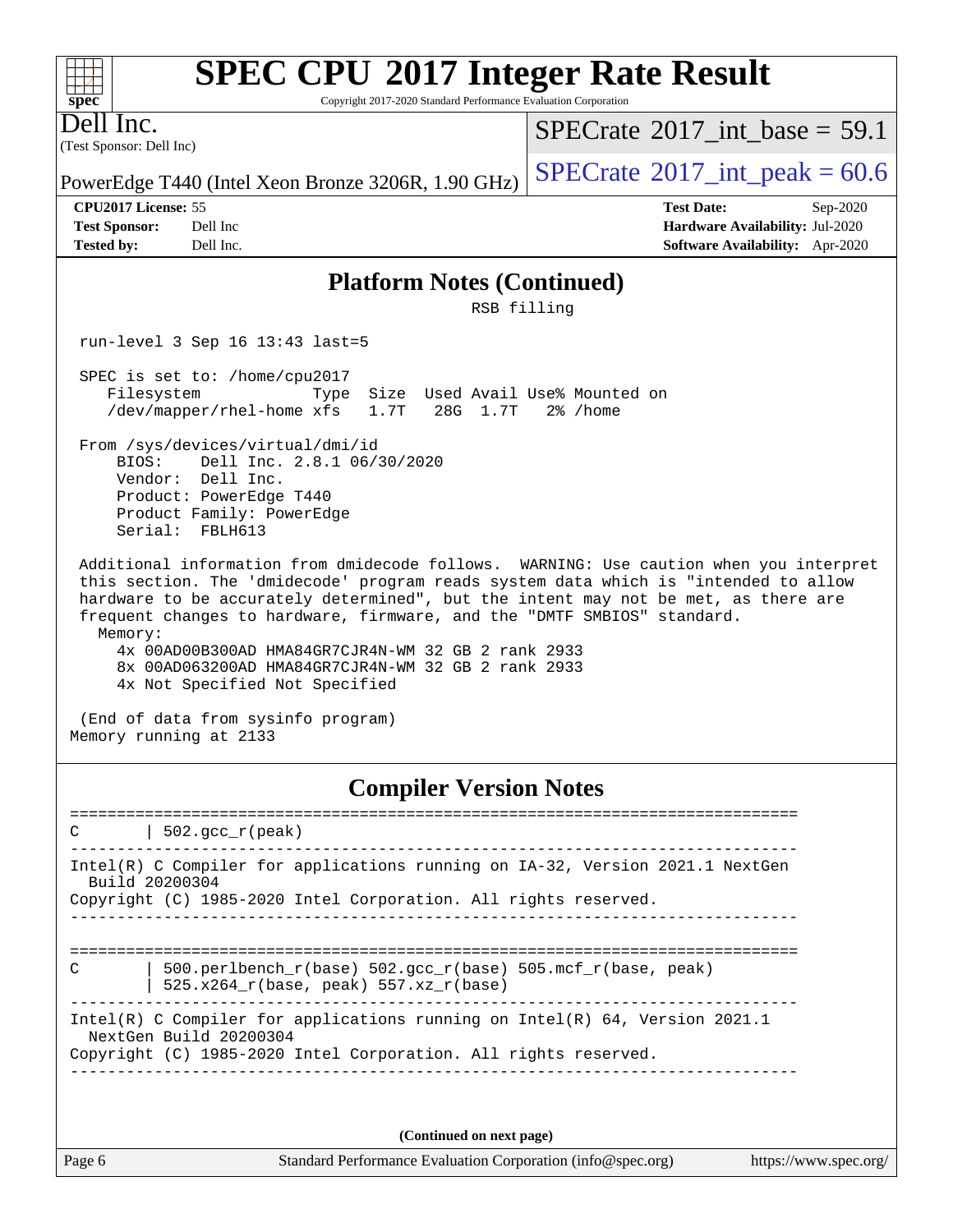Copyright 2017-2020 Standard Performance Evaluation Corporation

(Test Sponsor: Dell Inc) Dell Inc.

**[spec](http://www.spec.org/)**

 $+\ +$ 

 $SPECTate$ <sup>®</sup>[2017\\_int\\_base =](http://www.spec.org/auto/cpu2017/Docs/result-fields.html#SPECrate2017intbase) 59.1

PowerEdge T440 (Intel Xeon Bronze 3206R, 1.90 GHz)  $\left|$  [SPECrate](http://www.spec.org/auto/cpu2017/Docs/result-fields.html#SPECrate2017intpeak)<sup>®</sup>[2017\\_int\\_peak =](http://www.spec.org/auto/cpu2017/Docs/result-fields.html#SPECrate2017intpeak) 60.6

**[CPU2017 License:](http://www.spec.org/auto/cpu2017/Docs/result-fields.html#CPU2017License)** 55 **[Test Date:](http://www.spec.org/auto/cpu2017/Docs/result-fields.html#TestDate)** Sep-2020 **[Test Sponsor:](http://www.spec.org/auto/cpu2017/Docs/result-fields.html#TestSponsor)** Dell Inc **[Hardware Availability:](http://www.spec.org/auto/cpu2017/Docs/result-fields.html#HardwareAvailability)** Jul-2020 **[Tested by:](http://www.spec.org/auto/cpu2017/Docs/result-fields.html#Testedby)** Dell Inc. **[Software Availability:](http://www.spec.org/auto/cpu2017/Docs/result-fields.html#SoftwareAvailability)** Apr-2020

### **[Compiler Version Notes \(Continued\)](http://www.spec.org/auto/cpu2017/Docs/result-fields.html#CompilerVersionNotes)**

| C | 500.perlbench_r(base) 502.gcc_r(base) 505.mcf_r(base, peak)<br>525.x264_r(base, peak) 557.xz_r(base)                                                                             |  |
|---|----------------------------------------------------------------------------------------------------------------------------------------------------------------------------------|--|
|   | Intel(R) C Compiler for applications running on IA-32, Version 2021.1 NextGen<br>Build 20200304<br>Copyright (C) 1985-2020 Intel Corporation. All rights reserved.               |  |
| C | 502.gcc_r(peak)                                                                                                                                                                  |  |
|   | Intel(R) C Intel(R) 64 Compiler for applications running on Intel(R) 64,<br>Version 19.1.1.217 Build 20200306<br>Copyright (C) 1985-2020 Intel Corporation. All rights reserved. |  |
| C | $500.perlbench_r(peak) 557. xz_r(peak)$                                                                                                                                          |  |
|   | Intel(R) C Compiler for applications running on Intel(R) $64$ , Version 2021.1<br>NextGen Build 20200304<br>Copyright (C) 1985-2020 Intel Corporation. All rights reserved.      |  |
| C | $500. perlbench_r(base) 502. gcc_r(base) 505.mcf_r(base, peak)$<br>$525.x264_r(base, peak) 557.xz_r(base)$                                                                       |  |
|   | Intel(R) C Compiler for applications running on IA-32, Version 2021.1 NextGen<br>Build 20200304<br>Copyright (C) 1985-2020 Intel Corporation. All rights reserved.               |  |
| C | 502.gcc_r(peak)                                                                                                                                                                  |  |
|   | Intel(R) C Intel(R) 64 Compiler for applications running on Intel(R) 64,<br>Version 19.1.1.217 Build 20200306<br>Copyright (C) 1985-2020 Intel Corporation. All rights reserved. |  |
| C | 500.perlbench_r(peak) 557.xz_r(peak)                                                                                                                                             |  |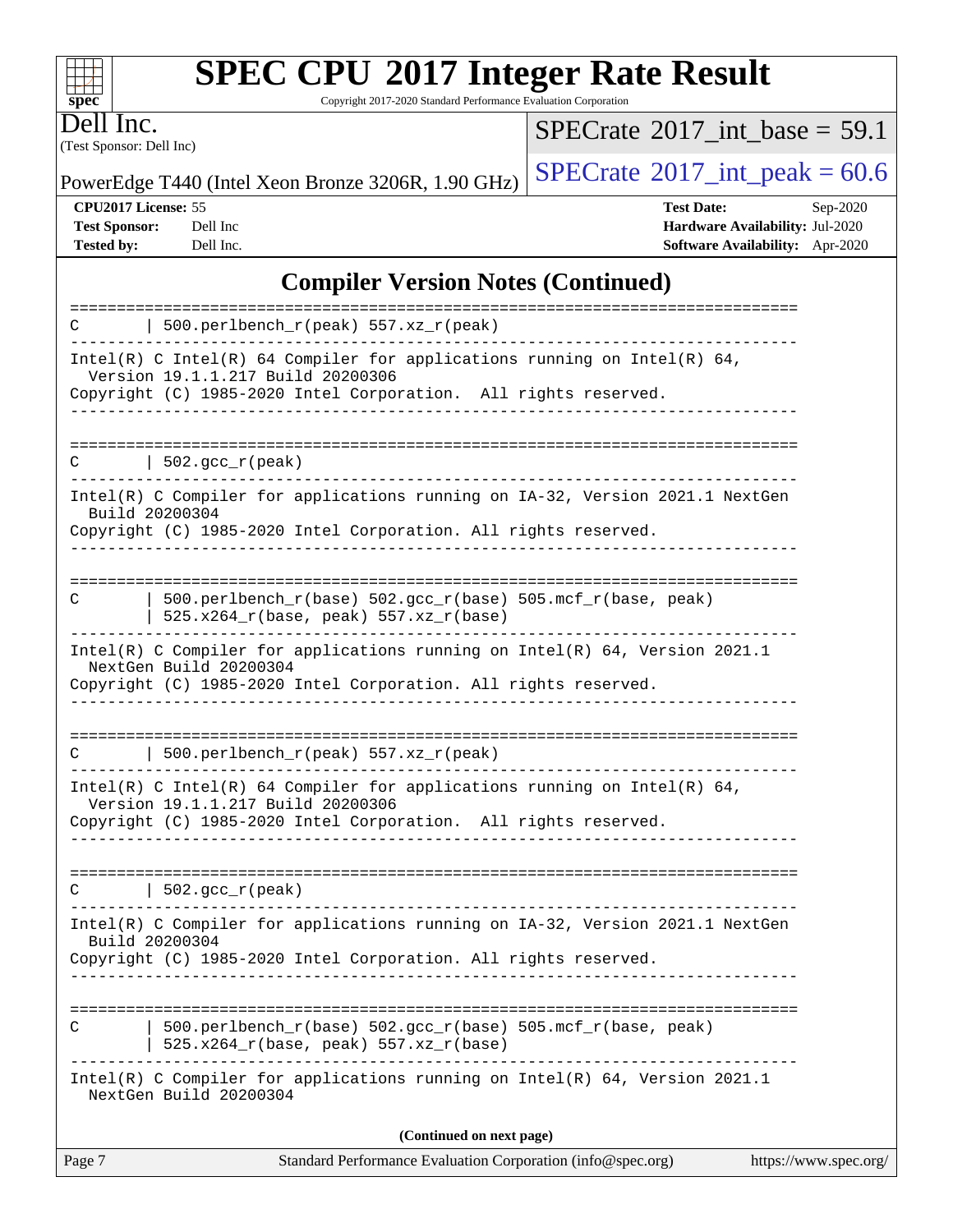Copyright 2017-2020 Standard Performance Evaluation Corporation

(Test Sponsor: Dell Inc) Dell Inc.

**[spec](http://www.spec.org/)**

 $+++$ 

 $SPECTate$ <sup>®</sup>[2017\\_int\\_base =](http://www.spec.org/auto/cpu2017/Docs/result-fields.html#SPECrate2017intbase) 59.1

PowerEdge T440 (Intel Xeon Bronze 3206R, 1.90 GHz)  $\left|$  [SPECrate](http://www.spec.org/auto/cpu2017/Docs/result-fields.html#SPECrate2017intpeak)®[2017\\_int\\_peak =](http://www.spec.org/auto/cpu2017/Docs/result-fields.html#SPECrate2017intpeak) 60.6

**[CPU2017 License:](http://www.spec.org/auto/cpu2017/Docs/result-fields.html#CPU2017License)** 55 **[Test Date:](http://www.spec.org/auto/cpu2017/Docs/result-fields.html#TestDate)** Sep-2020 **[Test Sponsor:](http://www.spec.org/auto/cpu2017/Docs/result-fields.html#TestSponsor)** Dell Inc **[Hardware Availability:](http://www.spec.org/auto/cpu2017/Docs/result-fields.html#HardwareAvailability)** Jul-2020 **[Tested by:](http://www.spec.org/auto/cpu2017/Docs/result-fields.html#Testedby)** Dell Inc. **[Software Availability:](http://www.spec.org/auto/cpu2017/Docs/result-fields.html#SoftwareAvailability)** Apr-2020

#### **[Compiler Version Notes \(Continued\)](http://www.spec.org/auto/cpu2017/Docs/result-fields.html#CompilerVersionNotes)**

| Copyright (C) 1985-2020 Intel Corporation. All rights reserved.                                                                                                                        |
|----------------------------------------------------------------------------------------------------------------------------------------------------------------------------------------|
|                                                                                                                                                                                        |
| 500.perlbench $r(\text{peak})$ 557.xz $r(\text{peak})$<br>C                                                                                                                            |
| Intel(R) C Intel(R) 64 Compiler for applications running on Intel(R) 64,<br>Version 19.1.1.217 Build 20200306<br>Copyright (C) 1985-2020 Intel Corporation. All rights reserved.       |
|                                                                                                                                                                                        |
| 520.omnetpp $r(base, peak)$ 523.xalancbmk $r(base, peak)$<br>$C++$<br>531.deepsjeng_r(base, peak) 541.leela_r(base, peak)                                                              |
| Intel(R) C++ Compiler for applications running on Intel(R) 64, Version 2021.1<br>NextGen Build 20200304<br>Copyright (C) 1985-2020 Intel Corporation. All rights reserved.             |
|                                                                                                                                                                                        |
| Fortran   548. exchange $2_r$ (base, peak)                                                                                                                                             |
| Intel(R) Fortran Intel(R) 64 Compiler for applications running on Intel(R)<br>64, Version 19.1.1.217 Build 20200306<br>Copyright (C) 1985-2020 Intel Corporation. All rights reserved. |
|                                                                                                                                                                                        |

### **[Base Compiler Invocation](http://www.spec.org/auto/cpu2017/Docs/result-fields.html#BaseCompilerInvocation)**

[C benchmarks](http://www.spec.org/auto/cpu2017/Docs/result-fields.html#Cbenchmarks): [icc](http://www.spec.org/cpu2017/results/res2020q4/cpu2017-20200928-24064.flags.html#user_CCbase_intel_icc_66fc1ee009f7361af1fbd72ca7dcefbb700085f36577c54f309893dd4ec40d12360134090235512931783d35fd58c0460139e722d5067c5574d8eaf2b3e37e92)

[C++ benchmarks:](http://www.spec.org/auto/cpu2017/Docs/result-fields.html#CXXbenchmarks) [icpc](http://www.spec.org/cpu2017/results/res2020q4/cpu2017-20200928-24064.flags.html#user_CXXbase_intel_icpc_c510b6838c7f56d33e37e94d029a35b4a7bccf4766a728ee175e80a419847e808290a9b78be685c44ab727ea267ec2f070ec5dc83b407c0218cded6866a35d07)

[Fortran benchmarks](http://www.spec.org/auto/cpu2017/Docs/result-fields.html#Fortranbenchmarks): [ifort](http://www.spec.org/cpu2017/results/res2020q4/cpu2017-20200928-24064.flags.html#user_FCbase_intel_ifort_8111460550e3ca792625aed983ce982f94888b8b503583aa7ba2b8303487b4d8a21a13e7191a45c5fd58ff318f48f9492884d4413fa793fd88dd292cad7027ca)

### **[Base Portability Flags](http://www.spec.org/auto/cpu2017/Docs/result-fields.html#BasePortabilityFlags)**

 500.perlbench\_r: [-DSPEC\\_LP64](http://www.spec.org/cpu2017/results/res2020q4/cpu2017-20200928-24064.flags.html#b500.perlbench_r_basePORTABILITY_DSPEC_LP64) [-DSPEC\\_LINUX\\_X64](http://www.spec.org/cpu2017/results/res2020q4/cpu2017-20200928-24064.flags.html#b500.perlbench_r_baseCPORTABILITY_DSPEC_LINUX_X64) 502.gcc\_r: [-DSPEC\\_LP64](http://www.spec.org/cpu2017/results/res2020q4/cpu2017-20200928-24064.flags.html#suite_basePORTABILITY502_gcc_r_DSPEC_LP64)

**(Continued on next page)**

Page 8 Standard Performance Evaluation Corporation [\(info@spec.org\)](mailto:info@spec.org) <https://www.spec.org/>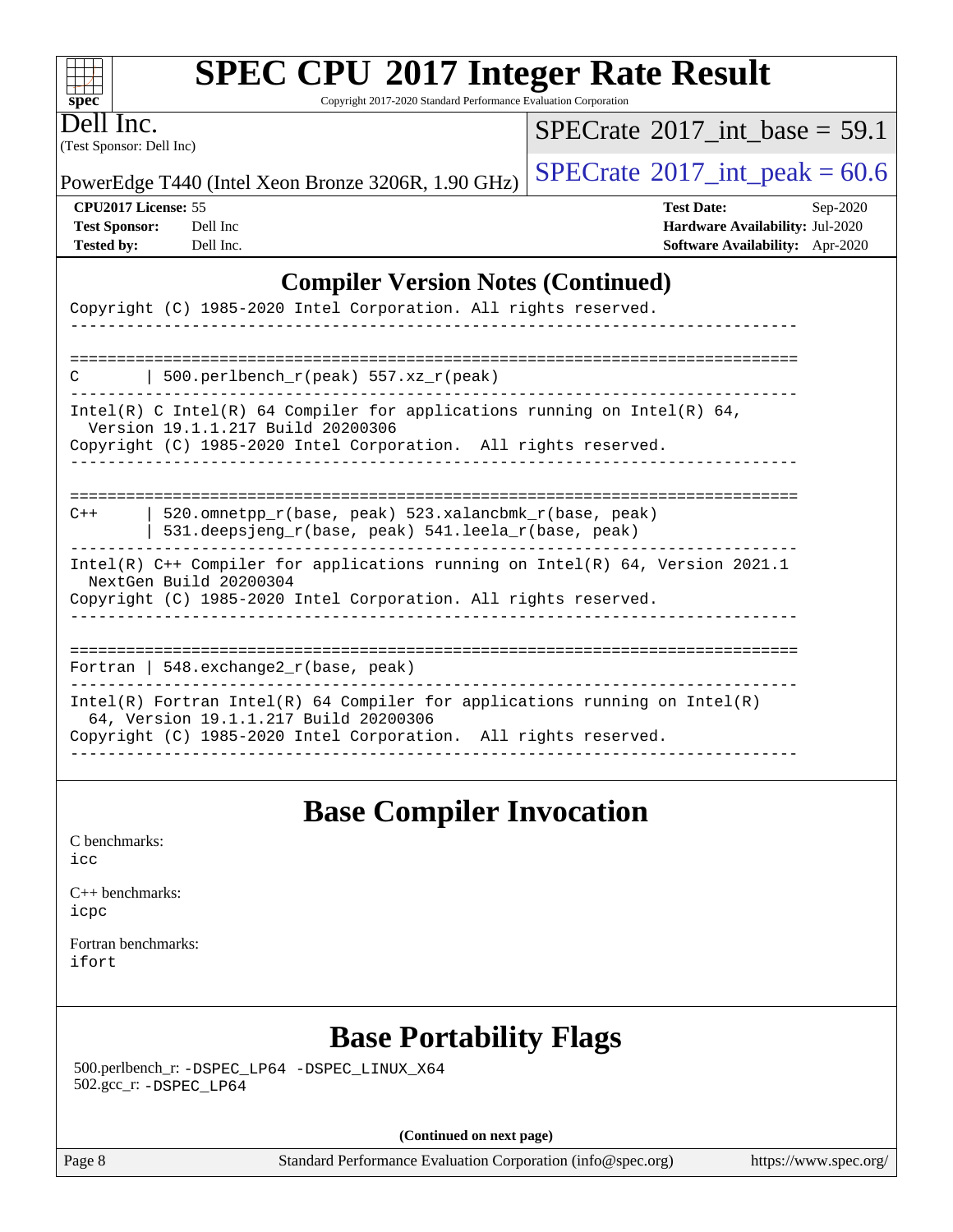#### $+\ +$ **[spec](http://www.spec.org/)**

# **[SPEC CPU](http://www.spec.org/auto/cpu2017/Docs/result-fields.html#SPECCPU2017IntegerRateResult)[2017 Integer Rate Result](http://www.spec.org/auto/cpu2017/Docs/result-fields.html#SPECCPU2017IntegerRateResult)**

Copyright 2017-2020 Standard Performance Evaluation Corporation

(Test Sponsor: Dell Inc) Dell Inc.

[SPECrate](http://www.spec.org/auto/cpu2017/Docs/result-fields.html#SPECrate2017intbase)®2017 int\_base = 59.1

PowerEdge T440 (Intel Xeon Bronze 3206R, 1.90 GHz)  $\left|$  [SPECrate](http://www.spec.org/auto/cpu2017/Docs/result-fields.html#SPECrate2017intpeak)<sup>®</sup>[2017\\_int\\_peak =](http://www.spec.org/auto/cpu2017/Docs/result-fields.html#SPECrate2017intpeak) 60.6

**[CPU2017 License:](http://www.spec.org/auto/cpu2017/Docs/result-fields.html#CPU2017License)** 55 **[Test Date:](http://www.spec.org/auto/cpu2017/Docs/result-fields.html#TestDate)** Sep-2020 **[Test Sponsor:](http://www.spec.org/auto/cpu2017/Docs/result-fields.html#TestSponsor)** Dell Inc **[Hardware Availability:](http://www.spec.org/auto/cpu2017/Docs/result-fields.html#HardwareAvailability)** Jul-2020 **[Tested by:](http://www.spec.org/auto/cpu2017/Docs/result-fields.html#Testedby)** Dell Inc. **[Software Availability:](http://www.spec.org/auto/cpu2017/Docs/result-fields.html#SoftwareAvailability)** Apr-2020

## **[Base Portability Flags \(Continued\)](http://www.spec.org/auto/cpu2017/Docs/result-fields.html#BasePortabilityFlags)**

 505.mcf\_r: [-DSPEC\\_LP64](http://www.spec.org/cpu2017/results/res2020q4/cpu2017-20200928-24064.flags.html#suite_basePORTABILITY505_mcf_r_DSPEC_LP64) 520.omnetpp\_r: [-DSPEC\\_LP64](http://www.spec.org/cpu2017/results/res2020q4/cpu2017-20200928-24064.flags.html#suite_basePORTABILITY520_omnetpp_r_DSPEC_LP64) 523.xalancbmk\_r: [-DSPEC\\_LP64](http://www.spec.org/cpu2017/results/res2020q4/cpu2017-20200928-24064.flags.html#suite_basePORTABILITY523_xalancbmk_r_DSPEC_LP64) [-DSPEC\\_LINUX](http://www.spec.org/cpu2017/results/res2020q4/cpu2017-20200928-24064.flags.html#b523.xalancbmk_r_baseCXXPORTABILITY_DSPEC_LINUX) 525.x264\_r: [-DSPEC\\_LP64](http://www.spec.org/cpu2017/results/res2020q4/cpu2017-20200928-24064.flags.html#suite_basePORTABILITY525_x264_r_DSPEC_LP64) 531.deepsjeng\_r: [-DSPEC\\_LP64](http://www.spec.org/cpu2017/results/res2020q4/cpu2017-20200928-24064.flags.html#suite_basePORTABILITY531_deepsjeng_r_DSPEC_LP64) 541.leela\_r: [-DSPEC\\_LP64](http://www.spec.org/cpu2017/results/res2020q4/cpu2017-20200928-24064.flags.html#suite_basePORTABILITY541_leela_r_DSPEC_LP64) 548.exchange2\_r: [-DSPEC\\_LP64](http://www.spec.org/cpu2017/results/res2020q4/cpu2017-20200928-24064.flags.html#suite_basePORTABILITY548_exchange2_r_DSPEC_LP64) 557.xz\_r: [-DSPEC\\_LP64](http://www.spec.org/cpu2017/results/res2020q4/cpu2017-20200928-24064.flags.html#suite_basePORTABILITY557_xz_r_DSPEC_LP64)

**[Base Optimization Flags](http://www.spec.org/auto/cpu2017/Docs/result-fields.html#BaseOptimizationFlags)**

#### [C benchmarks](http://www.spec.org/auto/cpu2017/Docs/result-fields.html#Cbenchmarks):

```
-m64 -qnextgen -std=c11
-Wl,-plugin-opt=-x86-branches-within-32B-boundaries -Wl,-z,muldefs
-xCORE-AVX2 -O3 -ffast-math -flto -mfpmath=sse -funroll-loops
-fuse-ld=gold -qopt-mem-layout-trans=4
-L/usr/local/IntelCompiler19/compilers_and_libraries_2020.1.217/linux/compiler/lib/intel64_lin
-lqkmalloc
```
[C++ benchmarks](http://www.spec.org/auto/cpu2017/Docs/result-fields.html#CXXbenchmarks):

```
-m64 -qnextgen -Wl,-plugin-opt=-x86-branches-within-32B-boundaries
-Wl,-z,muldefs -xCORE-AVX2 -O3 -ffast-math -flto -mfpmath=sse
-funroll-loops -fuse-ld=gold -qopt-mem-layout-trans=4
-L/usr/local/IntelCompiler19/compilers_and_libraries_2020.1.217/linux/compiler/lib/intel64_lin
-lqkmalloc
```
#### [Fortran benchmarks:](http://www.spec.org/auto/cpu2017/Docs/result-fields.html#Fortranbenchmarks)

```
-m64 -Wl,-plugin-opt=-x86-branches-within-32B-boundaries -Wl,-z,muldefs
-xCORE-AVX2 -O3 -ipo -no-prec-div -qopt-mem-layout-trans=4
-nostandard-realloc-lhs -align array32byte -auto
-mbranches-within-32B-boundaries
-L/usr/local/IntelCompiler19/compilers_and_libraries_2020.1.217/linux/compiler/lib/intel64_lin
-lqkmalloc
```
### **[Peak Compiler Invocation](http://www.spec.org/auto/cpu2017/Docs/result-fields.html#PeakCompilerInvocation)**

[C benchmarks](http://www.spec.org/auto/cpu2017/Docs/result-fields.html#Cbenchmarks): [icc](http://www.spec.org/cpu2017/results/res2020q4/cpu2017-20200928-24064.flags.html#user_CCpeak_intel_icc_66fc1ee009f7361af1fbd72ca7dcefbb700085f36577c54f309893dd4ec40d12360134090235512931783d35fd58c0460139e722d5067c5574d8eaf2b3e37e92)

[C++ benchmarks:](http://www.spec.org/auto/cpu2017/Docs/result-fields.html#CXXbenchmarks) [icpc](http://www.spec.org/cpu2017/results/res2020q4/cpu2017-20200928-24064.flags.html#user_CXXpeak_intel_icpc_c510b6838c7f56d33e37e94d029a35b4a7bccf4766a728ee175e80a419847e808290a9b78be685c44ab727ea267ec2f070ec5dc83b407c0218cded6866a35d07)

**(Continued on next page)**

Page 9 Standard Performance Evaluation Corporation [\(info@spec.org\)](mailto:info@spec.org) <https://www.spec.org/>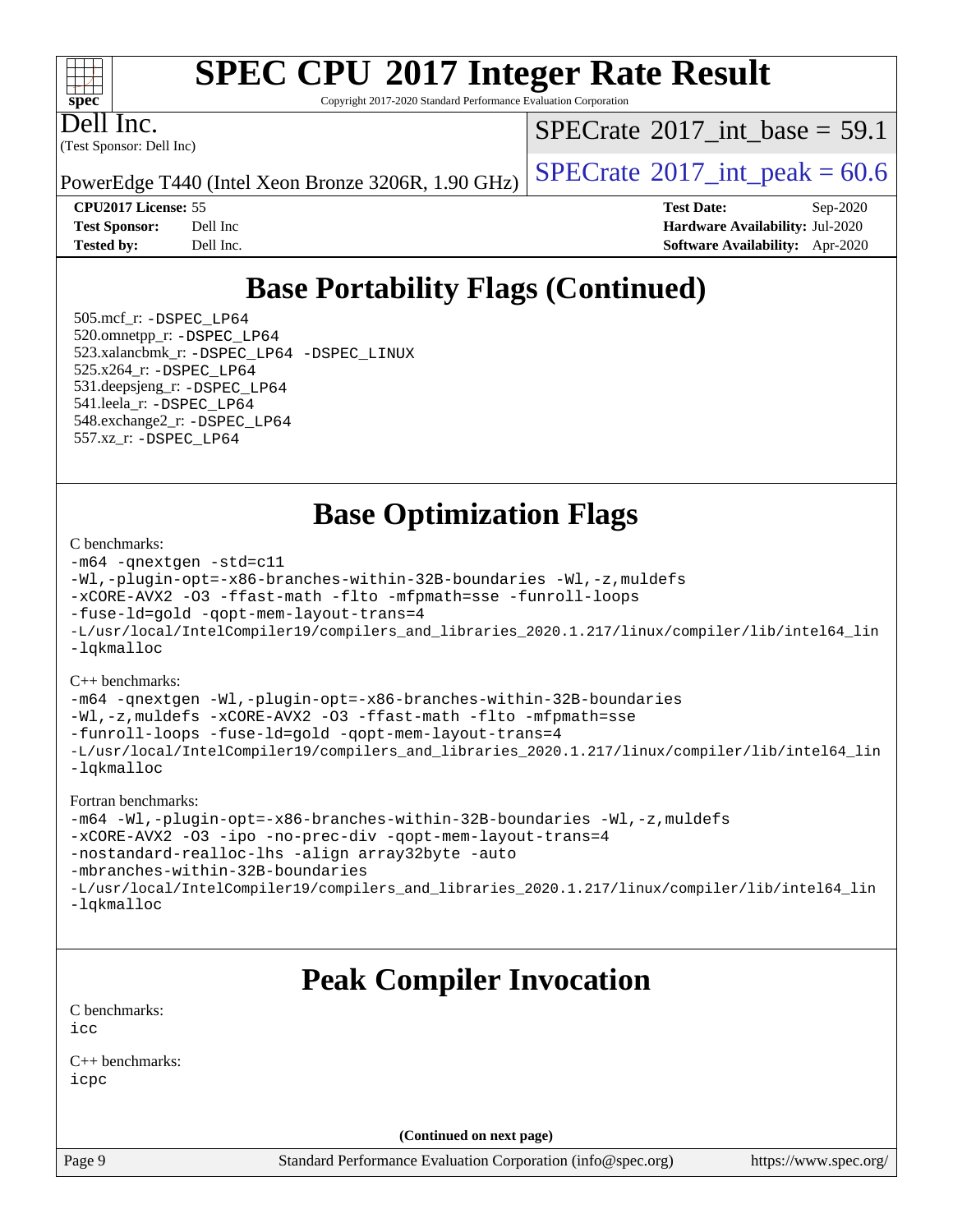Copyright 2017-2020 Standard Performance Evaluation Corporation

Dell Inc.

(Test Sponsor: Dell Inc)

[SPECrate](http://www.spec.org/auto/cpu2017/Docs/result-fields.html#SPECrate2017intbase)®2017 int\_base = 59.1

PowerEdge T440 (Intel Xeon Bronze 3206R, 1.90 GHz)  $\left|$  [SPECrate](http://www.spec.org/auto/cpu2017/Docs/result-fields.html#SPECrate2017intpeak)<sup>®</sup>[2017\\_int\\_peak =](http://www.spec.org/auto/cpu2017/Docs/result-fields.html#SPECrate2017intpeak) 60.6

**[CPU2017 License:](http://www.spec.org/auto/cpu2017/Docs/result-fields.html#CPU2017License)** 55 **[Test Date:](http://www.spec.org/auto/cpu2017/Docs/result-fields.html#TestDate)** Sep-2020 **[Test Sponsor:](http://www.spec.org/auto/cpu2017/Docs/result-fields.html#TestSponsor)** Dell Inc **[Hardware Availability:](http://www.spec.org/auto/cpu2017/Docs/result-fields.html#HardwareAvailability)** Jul-2020 **[Tested by:](http://www.spec.org/auto/cpu2017/Docs/result-fields.html#Testedby)** Dell Inc. **[Software Availability:](http://www.spec.org/auto/cpu2017/Docs/result-fields.html#SoftwareAvailability)** Apr-2020

## **[Peak Compiler Invocation \(Continued\)](http://www.spec.org/auto/cpu2017/Docs/result-fields.html#PeakCompilerInvocation)**

[Fortran benchmarks](http://www.spec.org/auto/cpu2017/Docs/result-fields.html#Fortranbenchmarks):

[ifort](http://www.spec.org/cpu2017/results/res2020q4/cpu2017-20200928-24064.flags.html#user_FCpeak_intel_ifort_8111460550e3ca792625aed983ce982f94888b8b503583aa7ba2b8303487b4d8a21a13e7191a45c5fd58ff318f48f9492884d4413fa793fd88dd292cad7027ca)

### **[Peak Portability Flags](http://www.spec.org/auto/cpu2017/Docs/result-fields.html#PeakPortabilityFlags)**

 500.perlbench\_r: [-DSPEC\\_LP64](http://www.spec.org/cpu2017/results/res2020q4/cpu2017-20200928-24064.flags.html#b500.perlbench_r_peakPORTABILITY_DSPEC_LP64) [-DSPEC\\_LINUX\\_X64](http://www.spec.org/cpu2017/results/res2020q4/cpu2017-20200928-24064.flags.html#b500.perlbench_r_peakCPORTABILITY_DSPEC_LINUX_X64) 502.gcc\_r: [-D\\_FILE\\_OFFSET\\_BITS=64](http://www.spec.org/cpu2017/results/res2020q4/cpu2017-20200928-24064.flags.html#user_peakPORTABILITY502_gcc_r_file_offset_bits_64_5ae949a99b284ddf4e95728d47cb0843d81b2eb0e18bdfe74bbf0f61d0b064f4bda2f10ea5eb90e1dcab0e84dbc592acfc5018bc955c18609f94ddb8d550002c) 505.mcf\_r: [-DSPEC\\_LP64](http://www.spec.org/cpu2017/results/res2020q4/cpu2017-20200928-24064.flags.html#suite_peakPORTABILITY505_mcf_r_DSPEC_LP64) 520.omnetpp\_r: [-DSPEC\\_LP64](http://www.spec.org/cpu2017/results/res2020q4/cpu2017-20200928-24064.flags.html#suite_peakPORTABILITY520_omnetpp_r_DSPEC_LP64) 523.xalancbmk\_r: [-DSPEC\\_LP64](http://www.spec.org/cpu2017/results/res2020q4/cpu2017-20200928-24064.flags.html#suite_peakPORTABILITY523_xalancbmk_r_DSPEC_LP64) [-DSPEC\\_LINUX](http://www.spec.org/cpu2017/results/res2020q4/cpu2017-20200928-24064.flags.html#b523.xalancbmk_r_peakCXXPORTABILITY_DSPEC_LINUX) 525.x264\_r: [-DSPEC\\_LP64](http://www.spec.org/cpu2017/results/res2020q4/cpu2017-20200928-24064.flags.html#suite_peakPORTABILITY525_x264_r_DSPEC_LP64) 531.deepsjeng\_r: [-DSPEC\\_LP64](http://www.spec.org/cpu2017/results/res2020q4/cpu2017-20200928-24064.flags.html#suite_peakPORTABILITY531_deepsjeng_r_DSPEC_LP64) 541.leela\_r: [-DSPEC\\_LP64](http://www.spec.org/cpu2017/results/res2020q4/cpu2017-20200928-24064.flags.html#suite_peakPORTABILITY541_leela_r_DSPEC_LP64) 548.exchange2\_r: [-DSPEC\\_LP64](http://www.spec.org/cpu2017/results/res2020q4/cpu2017-20200928-24064.flags.html#suite_peakPORTABILITY548_exchange2_r_DSPEC_LP64) 557.xz\_r: [-DSPEC\\_LP64](http://www.spec.org/cpu2017/results/res2020q4/cpu2017-20200928-24064.flags.html#suite_peakPORTABILITY557_xz_r_DSPEC_LP64)

### **[Peak Optimization Flags](http://www.spec.org/auto/cpu2017/Docs/result-fields.html#PeakOptimizationFlags)**

[C benchmarks](http://www.spec.org/auto/cpu2017/Docs/result-fields.html#Cbenchmarks):

```
Page 10 Standard Performance Evaluation Corporation (info@spec.org) https://www.spec.org/
  500.perlbench_r: -Wl,-z,muldefs -prof-gen(pass 1) -prof-use(pass 2)
-xCORE-AVX2 -ipo -O3 -no-prec-div
-qopt-mem-layout-trans=4 -fno-strict-overflow
-mbranches-within-32B-boundaries
-L/usr/local/IntelCompiler19/compilers_and_libraries_2020.1.217/linux/compiler/lib/intel64_lin
-lqkmalloc
  502.gcc_r: -m32
-L/usr/local/IntelCompiler19/compilers_and_libraries_2020.1.217/linux/compiler/lib/ia32_lin
-std=gnu89
-Wl,-plugin-opt=-x86-branches-within-32B-boundaries
-Wl,-z,muldefs -fprofile-generate(pass 1)
-fprofile-use=default.profdata(pass 2) -xCORE-AVX2 -flto
-Ofast(pass 1) -O3 -ffast-math -qnextgen -fuse-ld=gold
-qopt-mem-layout-trans=4 -L/usr/local/jemalloc32-5.0.1/lib
-ljemalloc
  505.mcf_r: basepeak = yes
 525.x264_r: -m64-qnextgen -std=cl1-Wl,-plugin-opt=-x86-branches-within-32B-boundaries
-Wl,-z,muldefs -xCORE-AVX2 -flto -O3 -ffast-math
                                      (Continued on next page)
```
 $+\ +$ **[spec](http://www.spec.org/)**